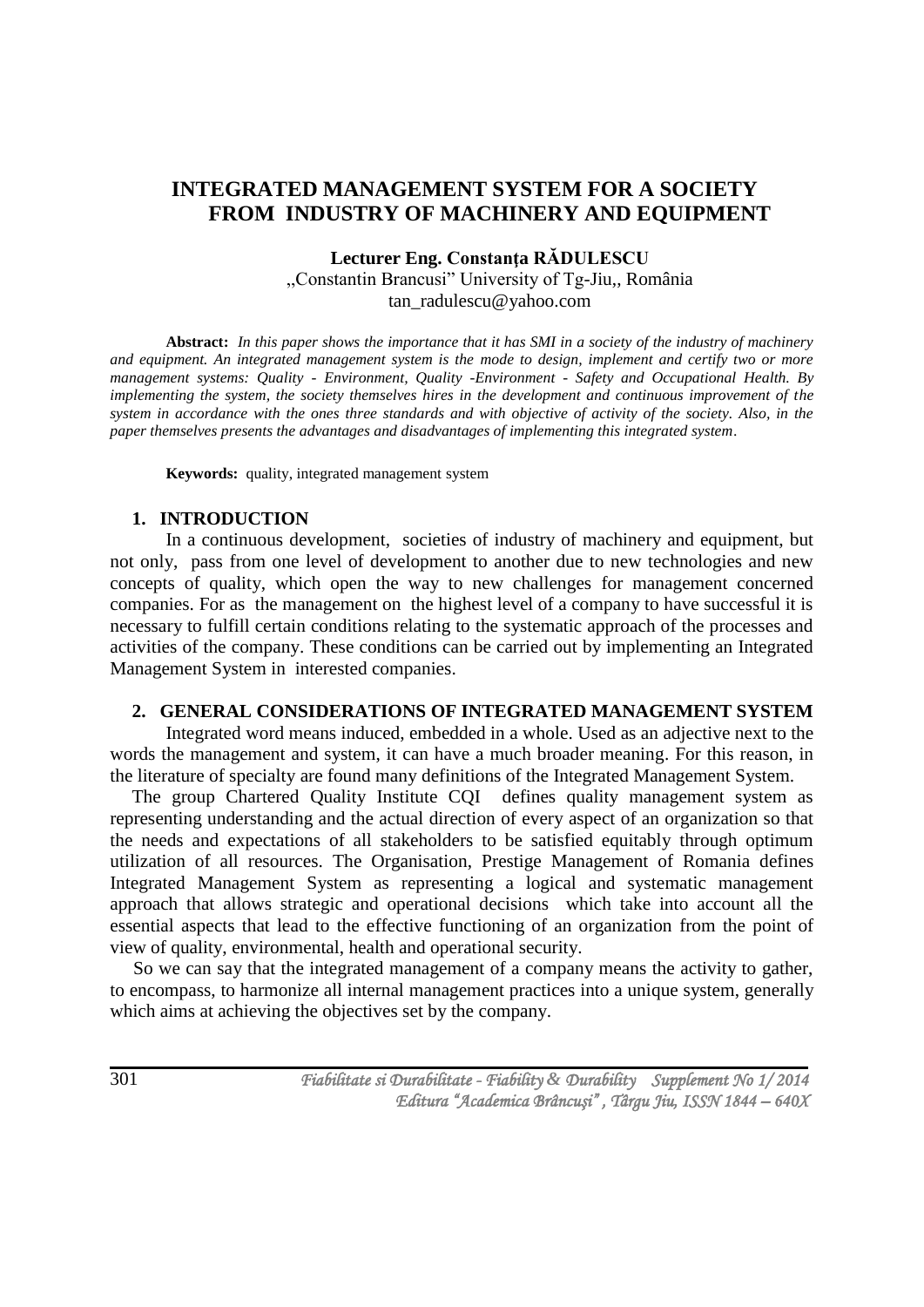Any activity to implement an integrated management system of a company is based on PDCA cycle, Figure 1. A continuous improvement of IMS is done by repeatability Deming's cycle, but each time society must to be on a higher level. From the presented definitions above, all subsystems integrated management system must be interconnected such that the boundaries between them to be difficult to observe and why not imperceptible.



*Fig. 1. Integrated Management System and its elements*

 This is highlighted in Figure 2 where is shown the interconnection between the three standards. Real interconnection of a company is shown in Figure 2a; and in Figure 2.b is shown interconnection of a society toward which in after the efforts made continuously improve IMS.



*Fig. 2. Interconnection the three systems in a comprehensive system: Integrated Management System.*

302

 *Fiabilitate si Durabilitate - Fiability & Durability Supplement No 1/ 2014 Editura "Academica Brâncuşi" , Târgu Jiu, ISSN 1844 – 640X*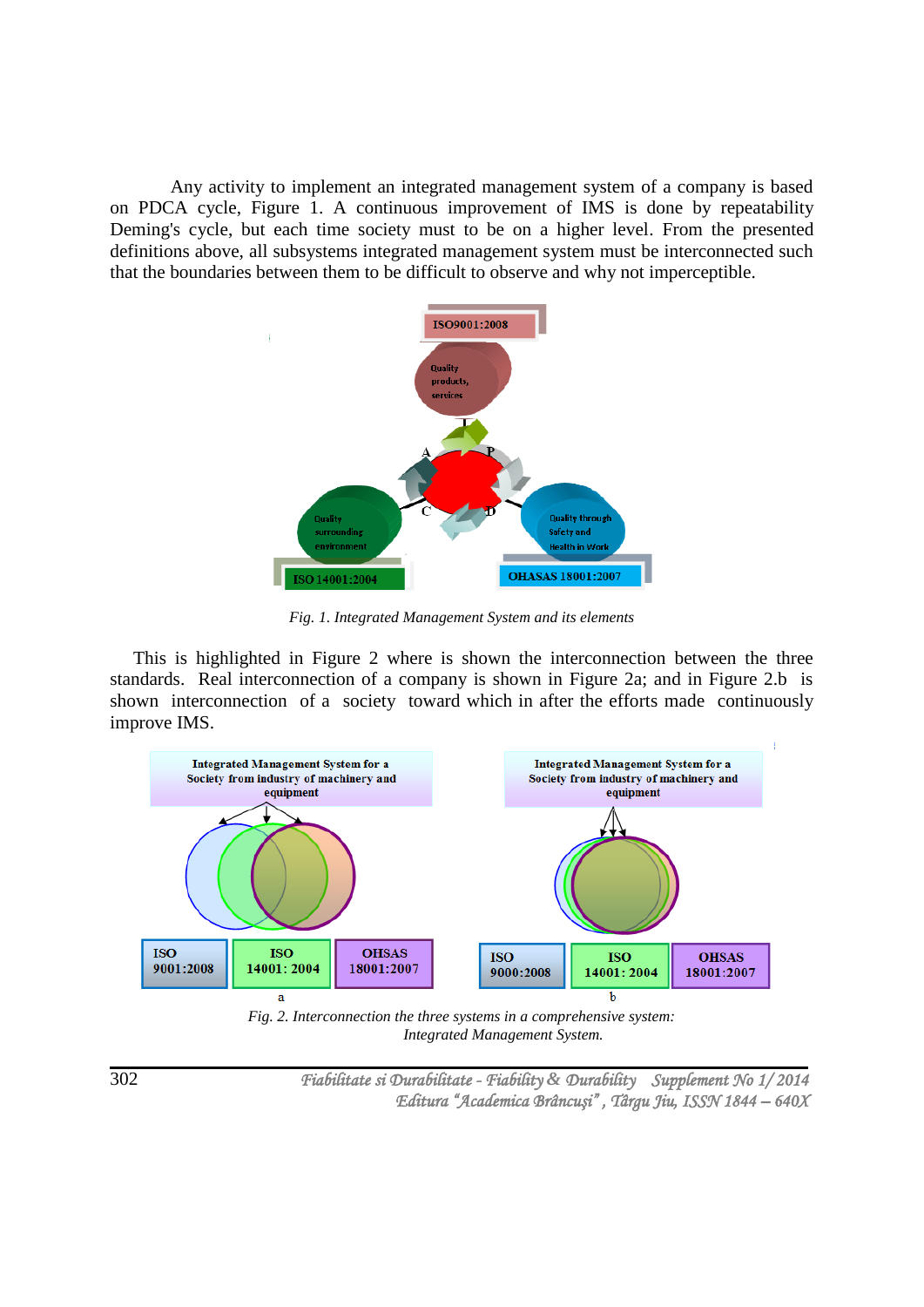For a company with profile mechanical, the engagement of implementation of IMS is taken by leading to ensure clients that all services / products provided to their should to be complying with their requirements in order to ensure that the services / products made don't have a significant impact on the environment and that they comply with the laws and regulations in force, without endangering the life or health of persons involved in the handling and use thereof. Society must engage in the development and continuous improvement of integrated management system implemented in accordance with the three standards but and with objective of activity of the organization. It also must ensure appropriate working conditions for every employeea in view to participating in the continuous improvement of product and service quality, of the efficiency IMS, of the technologies through at highlighting individual aptitudes, aptitudes doubled by the collective force of the teams they belong.

#### **3. MODULAR STRUCTURE OF THE INTEGRATED MANAGEMENT SYSTEM**

An integrated management system must have a modular structure so that they allow penetration the new elements into the existing system. An integrated management system includes: The Quality Management System, Environmental Management and Health Management System and Safety.

### **A1.** The Quality Management System

In a commercial company of machinery and equipment is necessary as the general objective of SMC to be the satisfaction in the highest degree of customer requirements. Here, it is noted that ISO 9001:2008 promotes a approach on process. Applying this standard helps to: customer identification and analysis of their requirements; defining the processes which lead to the achievement of products that can be acceptable by the customer; keep under control of these processes; increasing the probability fulfilling imposed requirements of customer and implicitly the increase the its satisfaction regarding the product / service; providing a framework for continuous improvement of the company's activities; increase customer confidence in the ability of society.

For example, Sony Corporation is based on a strong bond between the company and client in order to continuously improve of the quality of its products and services in a timely manner.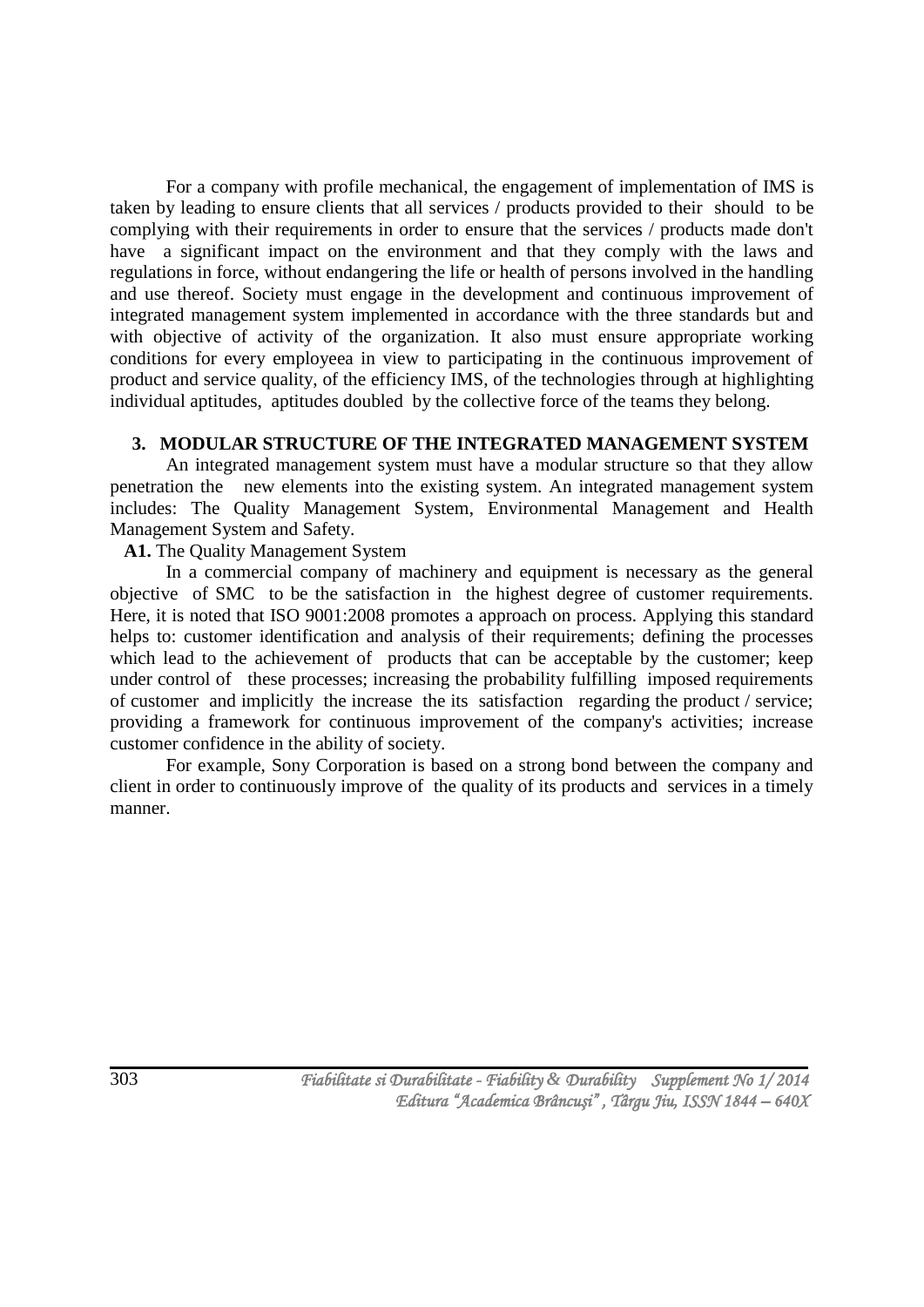

*Fig. 3. Feedback between the customer and the society - Sony Corporation.*

In this mode contribute the efforts made to increase power of products and services. Scheme of the feedback between the customer and the company is shown in Figure 3.

 A2. **Environmental Management System.** Environmental Management System a company in machinery and equipments impose: establishing an environmental policy corresponding; identification of environmental aspects which resulting from activities, products or its services, so that it can evaluate its impact on the environment; keeping under the control and reducing negative environmental impacts generated by the operation of the company, to prevent all possible risks of pollution. ISO 14001 imposing the establishment through a initial environmental review of environmental aspects, determine the objectives and the elaborating environmental management programs.

**A3. Occupational Health And Safety the Management System.** Occupational health and safety the management system represent ensemble on the elements with character informational, motivational, organizational and decisional, within a company, through which are exercise those processes which aim obtaining the desired level of health and safety at work.

The general objectives of OHSMS are keep under the control of the risks to occupational health and safety and improving performance in this area. OHSAS 18001:2007 impose hazard identification, the risk assessment and control of health and safety, setting documented objectives and elaborating programs of management for health and safety at work.

To implement the IMS in a society of the domain of industrial engineering is recommended to go through several stages: initiation, initiation process, the initial diagnostic analysis, system design, training management team, elaboration of the documentation of the Mangement System, designed IMS implementation, the hearing and final certification.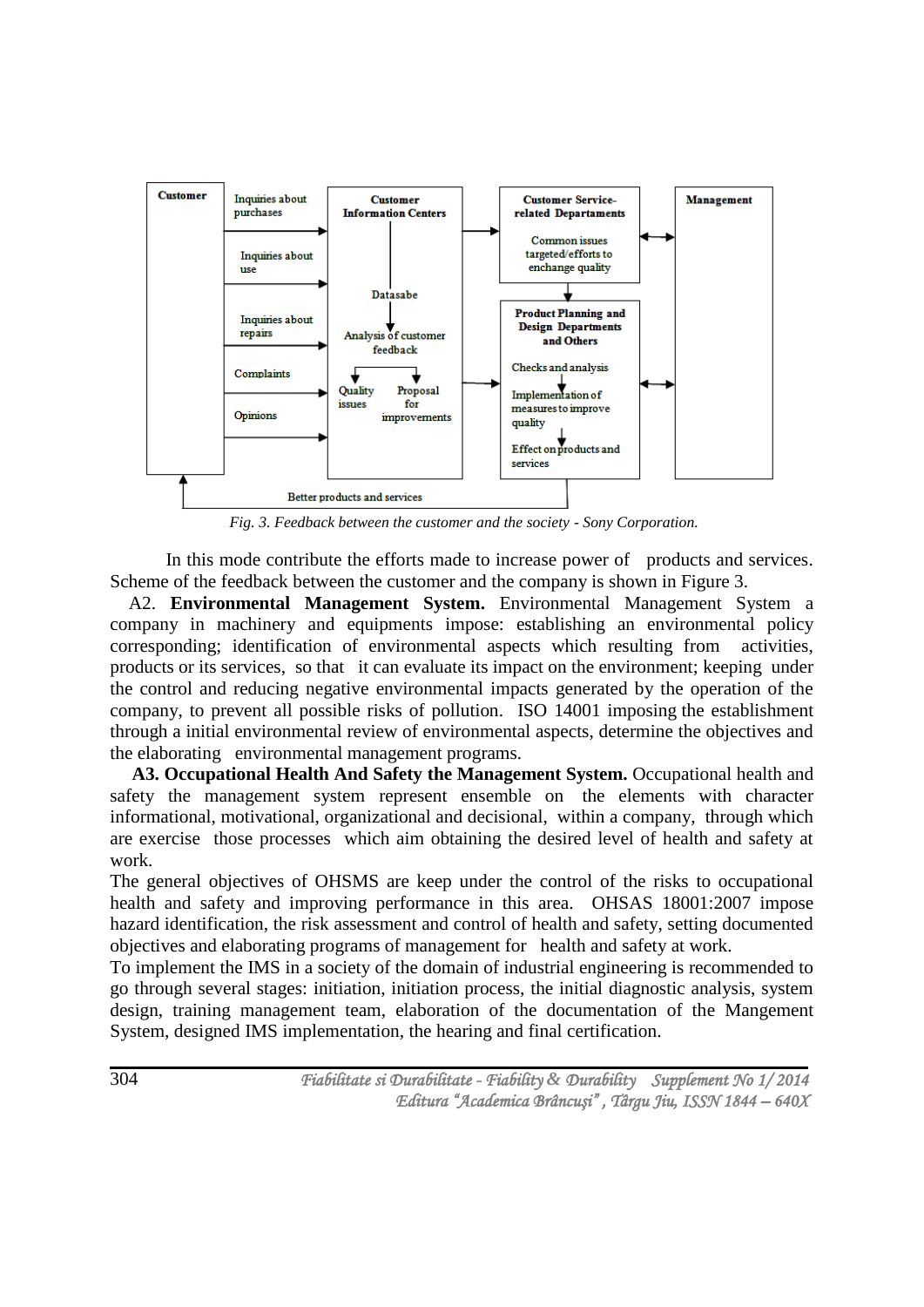### **4. ADVANTAGES AND DISADVANTAGES OF AN INTEGRATED MANAGEMENT SYSTEM**

 In a society of machinery and equipment, integrated system management is a way to design and implement, certify that two or more management systems: Quality-Environment, Quality- Environment-Safety and Occupational Health.

 Implementing an Integrated Management System has both advantages and disadvantages. Among the advantages of IMS of a society from industry of machinery and equipments, we can highlight:

establishment of a unique framework for continuous improvement of all the standards;

defining a policy quality, environmental, occupational health and safety;

establishing the processes, environmental problems and health and employment security which resulting from activities, products to ensure product quality and to determine the outcome had on the environment, occupational health and safety;

reducing the number of procedures and audits and implicitly reducing the efforts of employees with the writing and the auditing of processes;

increasing efficiency and effectiveness in attracting new customers;

improve communication both inside and outside the organization its with suppliers and customers;

- enables unitary training of staff employed on quality problems, environmental protection, occupational health and safety;

- opportunity to all employees and departments within the company of having free access to documents the Integrated Management System;

allows a unified vision on the future development of society..

Among the disadvantages of Integrated System of Management of a company in industry of machinery and equipment, we can point out:

- the different techniques approached undifferentiated;

- a risk management more difficult because each component of the system has the its own indicators;

- more difficult achieving of external audits on one of the three areas (it is a disadvantage for external auditors because they have to make a greater effort to separate the domain issues that interest them, of aspects the other domain).

# **5. CONCLUSIONS**

On the basis of those confirmed, the management of companies, from the industry of machinery and equipment, is aware that the implementation of the Integrated Management System ensures continued improvement of products and services through customer satisfaction, by reducing costs, by keeping under controlling and reducing negative environmental impacts, by keeping under control the risks to occupational health and safety.

305